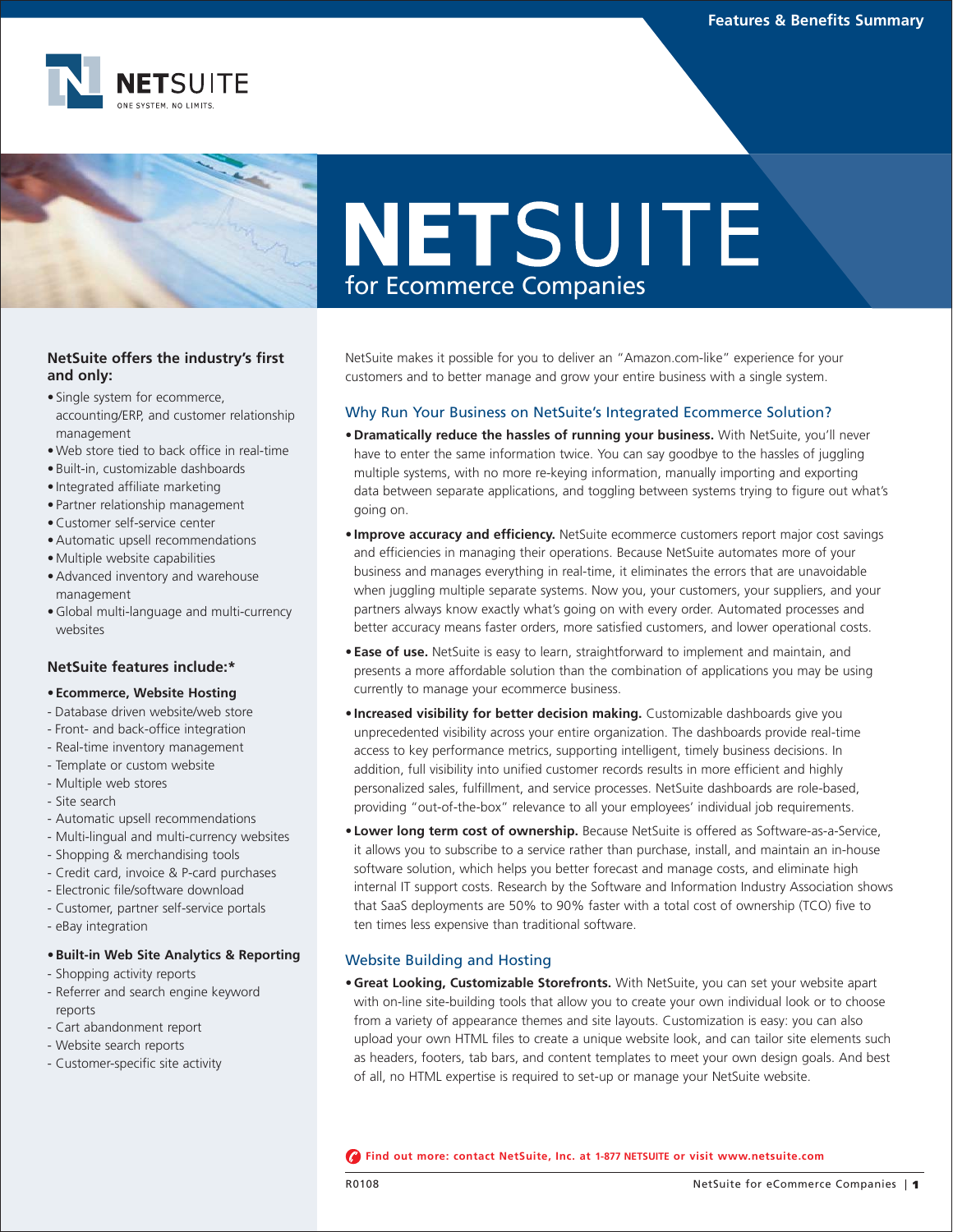1 Style Modest<br>1.877.MOTIF.11



## **•Accounting**

- General Ledger
- Accounts Receivable, Accounts Payable
- Advanced financials
- Online bill pay
- Budgeting
- Multi-currency

## **•Inventory, Order Fulfillment**

- Serialized inventory, bar coding, and item labels
- Inventory management
- Order management and fulfillment
- Pick, Pack, and Ship process
- Drop shipment/special order
- Integrated UPS & FedEx shipping tools
- Purchasing
- Standard, customizable reports

#### **•Marketing, Sales, Support**

- Marketing automation
- Sales force automation
- Customer support and service
- Paid and organic search
- Comparison shopping site integration
- Incentive management
- Offline sales client

#### **\*Some add-on modules are separately charged.**





**• Multi-Lingual, Multi-Currency Websites.** You can also create a single web store with country-specific views in the language and currency of a particular location.You can translate every page, every field and every button into a nearly unlimited number of languages. Every price can be converted to a nearly unlimited number of currencies. You can either select the language and currency via URL, or allow your shoppers to see a drop-down menu with the names of the languages you display and currencies you offer. As soon as they choose a new language or currency, the entire website is updated to that language or currency. Shoppers can select the region or language they prefer, and then will automatically be directed there for future purchases.

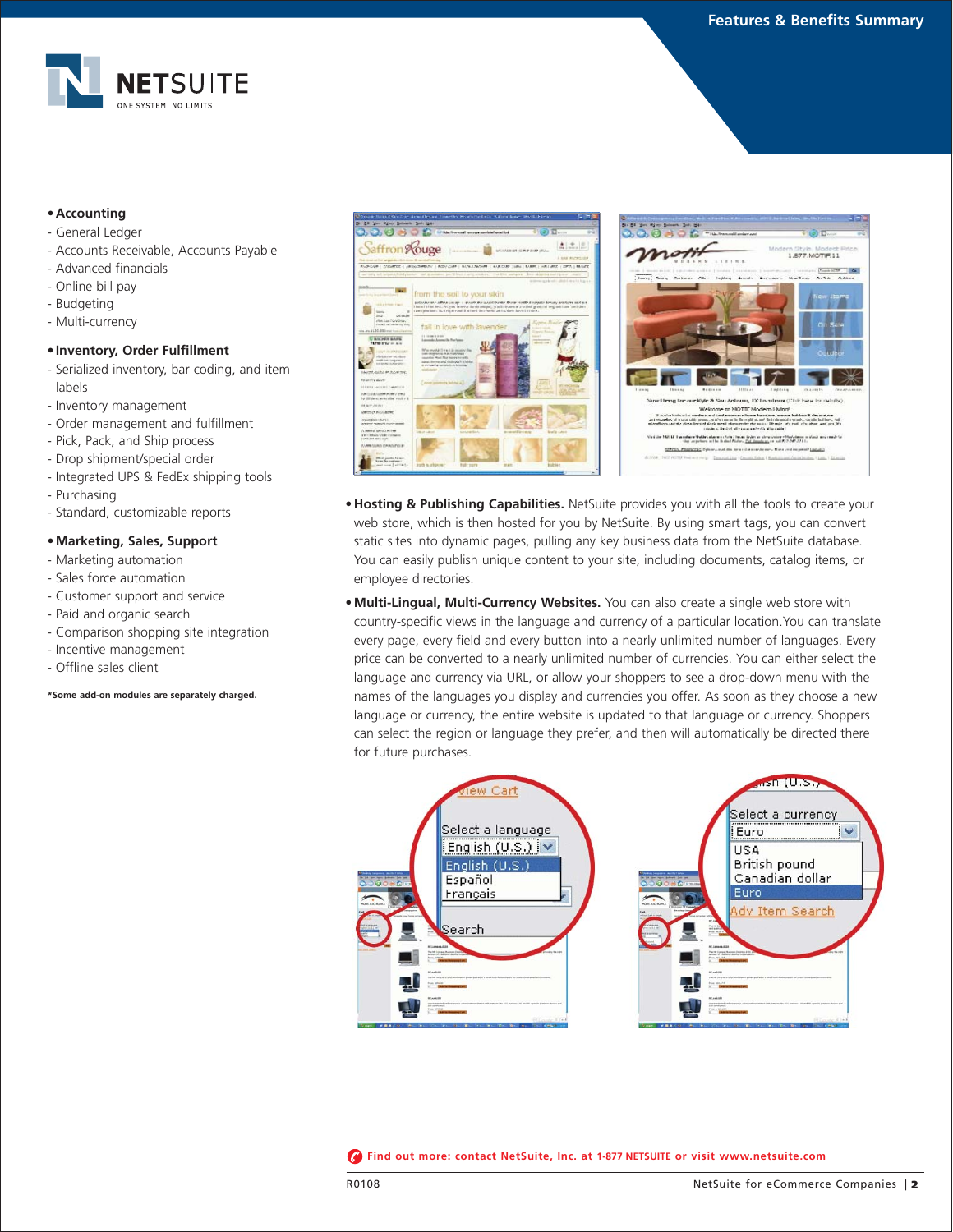

**• Manage Multiple Web Stores From a Single Account.** NetSuite allows you to create as many separate web stores as you want — and manage all the stores in one single, integrated account, maintaining one consistent set of operations and greatly improving efficiency. Each store can have its own product set, domain name, branding, look and feel, shopping rules, store-specific shopping carts and "my account" areas for customers. Within the different stores, you can sell the same or totally different products, provide country-specific language and currency for each web store, distinguish between wholesale and retail customers, and track and report on sales activities on each web store individually. Each Web store has its own shopping cart with distinct confirmation emails, merchant accounts, and out of stock rules. Each site offers shoppers a distinct passwordprotected customer self-service center, where shoppers can review purchases, track packages, quickly re-order items, and correspond with the merchant.

All the while you maintain one integrated back office system to efficiently manage cross-store operations and consolidate all your ecommerce business activities: all of the accounting, order man agement, warehouse management, returns management, billing, customer support, marketing and sales force automation for your different web stores from within one NetSuite account. You can manage the inventory and fulfillment, market to different customer segments, assign commissions to sales reps and affiliates, and track and report all your Web and sales activities from one account, with a 360-degree view of your shoppers, including purchase history and marketing/support communications, regardless from which site or sites they purchase.



## Complete Web Store Features:

**• Shopping & Merchandising Tools.** NetSuite's web capabilities include easy to use site building tools, secure shopping cart functionality, integrated real-time credit card processing with Payment Card

Industry Data Security Standards (PCI DSS) compliance and multi-level fraud protection, coupons, gift certificates, cross-selling and more. NetSuite provides all the functionality you need to give your online retail business a high-end web presence that is easy to manage and maintain.

- **Integrated, Real-time Inventory Management.** Shoppers can view real-time inventory, and see if items are out of stock or if they can be back-ordered. Out of stock items can be automatically removed from your website. Inventory management is easy — any changes made in the back-office will automatically be reflected on your site or sites.
- **Seamless Order Management and Fulfillment.** Order management workflow can be customized to match your company's businesses processes. Workflow can include a separate order approval process if you wish, and fulfillment can be split up into separate Pick, Pack and Ship steps. Seamless integration with UPS Online® Shipping Tools and FedEx Shipping allows you to print shipping labels, generate customs documentation, and automatically send out tracking numbers — all from within NetSuite.
- **Affiliate Management.** With NetSuite, you can track all of the leads and sales coming from your affiliates, report on every sale, automatically calculate commissions, and provide your affiliates password-protected access to this information.
- **Pricing Options.** NetSuite supports nearly unlimited price levels for your items. You can offer your website items at different prices to different customers with discounted prices to specified customers, and provide volume discounts.
- **"Amazon.com-like" Automated Upsell and Cross-sell Recommendations.** You can display automatic upsell and cross-sell recommendations based on what other customers have purchased. You can display either the automatic recommendations, or you can set manual upsell recommendations, or both. You can display upsell recommendations on both the Item and the shopping cart pages.

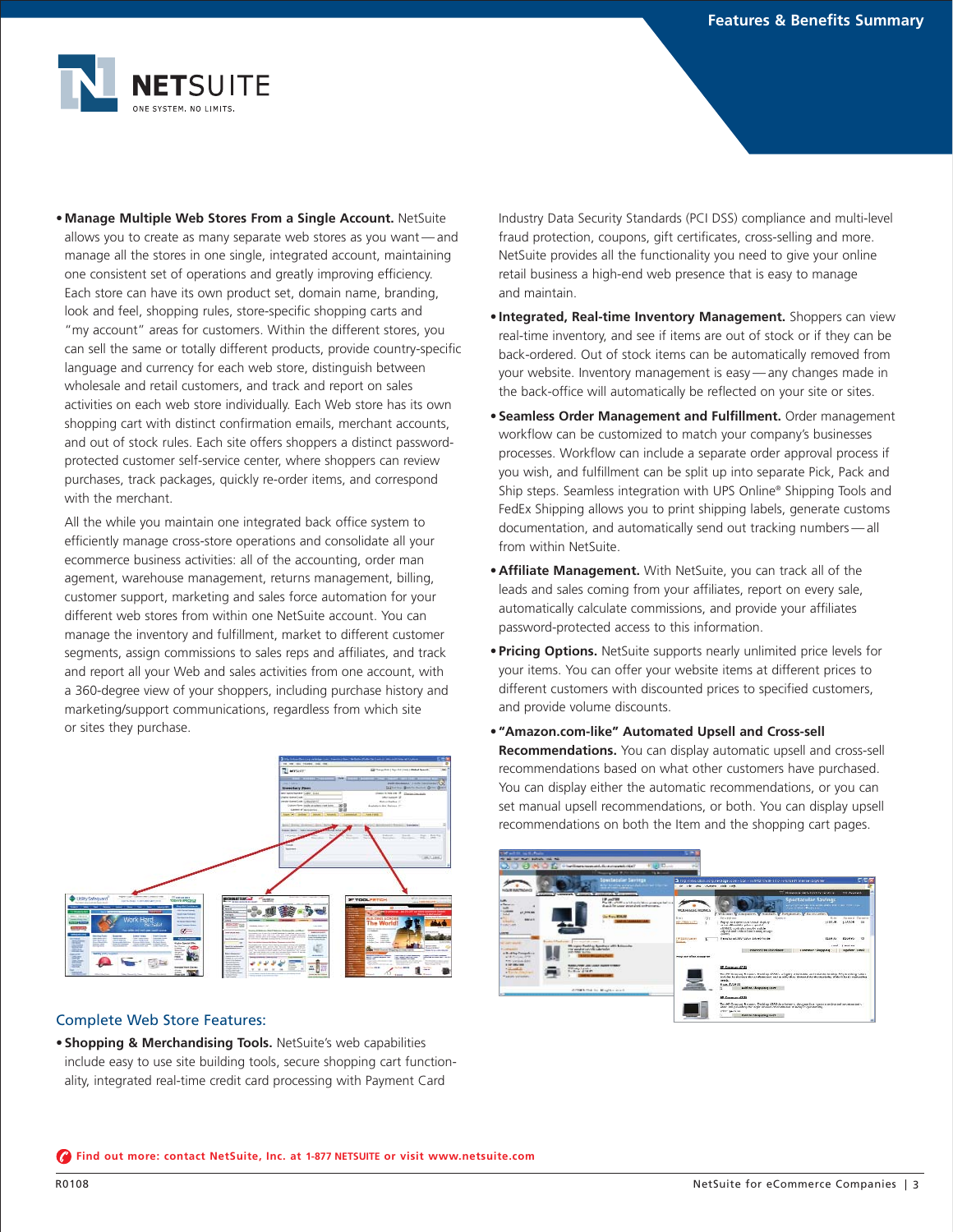

# eBay® Integration\*

NetSuite's eBay integration allows users to sell on eBay as easily as they sell on their own websites or with their internal sales teams. eBay activities can be managed directly from within NetSuite.

- **Create eBay Listings.** Push products to eBay.com and eBay Stores directly from the NetSuite product catalog with the appropriate listing categorizations and pricing (Starting, Reserve and Buy It Now) to maximize visibility and placement. Initiate Standard or Dutch auctionstyle listings while specifying scheduling, duration, promotions, and much more.
- **View Listings.** You can view all your live eBay listings within NetSuite, including details on how the bidding is progressing and when the listing is set to close. Closed listings and the closing price are all viewable from within NetSuite.
- **Import Orders.** NetSuite allows you to receive orders from eBay buyers automatically once the listing closes and a sale takes place. This automatic import creates both a customer record within NetSuite along with a sales order which flows seamlessly through to the fulfillment and shipping processes.
- **Reduce Inventory.** NetSuite will automatically lower an item's available inventory when it has been sold through eBay and update the customer's purchase history, permitting future upsell and cross-sell marketing campaigns to be targeted to that customer.
- **Remove Out of Stock Listings.** NetSuite automatically removes a listing from eBay if the item becomes out of stock through a web or internal sale.
- **Automatic Re-Listing.** NetSuite allows you to automatically re-list an item when the sale closes and you now want to post more of the same item for sale. Or perhaps you didn't sell it within the listing period, (for example, eBay has short listing periods — 10 days or fewer) and you want to post the listing again.
- \* eBay integration is presently available in the United States and the United Kingdom.

# Built-in Website and Web Store Analytics

- **Shopping Activity Reports.** Increase your website sales by following up on abandoned carts, improving customer conversion ratios, and understanding what search terms your customers are using to find items on your site. NetSuite captures and reports on all these important business metrics automatically.
- **Referrer and Keyword Reports.** NetSuite improves your marketing spend by allowing you to better understand how your visitors are finding you and which referrers and search engine keywords yield a higher customer conversion ratio. You now have the capability to easily report on the lifetime revenue earned from each referrer and keyword.

| <b>NETSUITE</b>     |                                 | <b>RRAMSEY INC.</b> | Change Role: (B -   Sign Out   Help   Libibal Severch |    |                                                                                                                      |        |                        |             |                                  |
|---------------------|---------------------------------|---------------------|-------------------------------------------------------|----|----------------------------------------------------------------------------------------------------------------------|--------|------------------------|-------------|----------------------------------|
|                     |                                 |                     |                                                       |    | " Home Activities was the Sales Contacts Reports Decuments Setup Support                                             |        |                        |             |                                  |
|                     |                                 |                     |                                                       |    |                                                                                                                      |        | Reproces Inc., Y2097 Z |             | Brian Wolfe (Economerce Manager) |
|                     | <b>Keyword by Search Engine</b> |                     |                                                       |    |                                                                                                                      |        |                        |             | @ Ann Third                      |
| Referees            | <b>Newwords</b>                 |                     |                                                       |    | Last Vrati Humber of Vratory Humber of Leady Humber of Purchasery Connectator/Rate Total Reservac Western Washington |        |                        |             | Report packing changes           |
| - genele.com        |                                 | ----                |                                                       |    |                                                                                                                      |        | リッシングラフ                |             |                                  |
|                     | threes.                         | 10/20/30/7          | n                                                     |    |                                                                                                                      | 12:37% | \$789.01               | \$66.01     | \$789.00                         |
|                     | <b>SIGN CARACAC</b>             | 10/01/2027          | n                                                     |    |                                                                                                                      | 2507%  | \$33,700.93            | \$10,470.01 | \$41,094.45                      |
|                     | <b>CACACAS</b>                  | 10/202027           |                                                       | ä, |                                                                                                                      | 20,00% | \$39,275.40            | \$7,025.30  | \$39,275.40                      |
|                     | photography                     | 10/20/2027          |                                                       | a  | n                                                                                                                    | noms.  | \$0.00                 | \$0.00      | 3000                             |
|                     | nkon ramaran.                   | 10/19/2022          |                                                       |    | ñ                                                                                                                    | nom.   | \$0.00                 | \$0.00      | \$0.00                           |
|                     | <b>CARDO CATALAS</b>            | 10/19/2007          | 2                                                     | n. | n                                                                                                                    | nome   | \$0.00                 | \$0.00      | \$0.00                           |
| Titlel concele com- |                                 |                     | 36                                                    | Ħ  |                                                                                                                      | 13,33% | \$123,864,38           | \$4,470.01  | \$39,966.00                      |
| -whencom            |                                 |                     |                                                       |    |                                                                                                                      |        |                        |             |                                  |
|                     | <b>SIGN CARACAC</b>             | 10/19/2027          | G.                                                    |    | ñ                                                                                                                    | noms.  | \$0.00                 | snon        | \$0.00                           |
|                     | photography                     | 10/20/2027          | b.                                                    | ø  | 'n                                                                                                                   | nome   | \$0.00                 | \$0.00      | \$0.00                           |
|                     | <b>CARDO CATALAS</b>            | 10/20/2017          |                                                       |    |                                                                                                                      | 20.37% | \$30 rom on            | \$9,009.33  | \$30,070,00                      |
|                     | CACACAS                         | 10192007            |                                                       |    |                                                                                                                      | nom.   | \$0.00                 | \$0.00      | 30.00                            |
|                     | cheres.                         | 10/29/2027          |                                                       |    |                                                                                                                      | 50,00% | \$10,009.00            | \$9,704.90  | \$10,509.03                      |
|                     | canno digital canwas 10/19/2027 |                     |                                                       |    | n                                                                                                                    | nom.   | \$0.00                 | \$0.00      | \$0.00                           |
| Trial yahaa ran     |                                 |                     | 16                                                    |    |                                                                                                                      | 12,58% | <b>SALCOTION</b>       | \$7,917.99  | \$73,343,98                      |

**• Cart Abandonment Report.** NetSuite can help you close sales on abandoned shopping carts. With NetSuite, you will know exactly who abandoned a shopping cart, the items that were abandoned, and potential buyer's contact information. With NetSuite's marketing capabilities, you can automatically send out emails to shoppers that abandoned their carts, perhaps with a coupon for the items they abandoned.

|                         |                   | Cart Abandonment - Dashboard view: |                            |                         | $-  x  $         |
|-------------------------|-------------------|------------------------------------|----------------------------|-------------------------|------------------|
| New                     | Edit   View       | Name A                             | 8 Email                    | Items in Cart           | Sub-Total Amount |
| v.                      | Edit   View       | A Wolfe                            | œ<br>kinnari@netsuite.com  | HP s7500 (17")          | 129.95           |
| Vr.                     | Edit   View       | asdf asdf                          | hellokitty@sanrio.com      | HP Compag d330          | 1,655.90         |
| ۷ï۳                     | Edit   View       | asdf asdf                          | hellokitty@sanrio.com      | HP xw3100               | 1,655.90         |
| v.                      | Edit   View       | asdf asdf 2                        | shawnyg@hellomrs.com       | HP Compag d330          | 399.95           |
| v.                      | Edit   View       | ASDF Inc.                          | œ<br>sdf@sadfasd.org       | HP Compag d230          | 339.95           |
| ٩b                      | Edit   View       | Baron Chess & Assoc.               | chess@chessart.com         | Padfolio - Brown        | 899.00           |
| v.                      | Edit   View       | Craig (a@b.com)                    | G<br>a@b2.com              | Padfolio - Brown        | 899.00           |
| V).                     | Edit   View       | Currency                           | œ<br>currency@currency.com | HP ≤7500 (17")          | 129.95           |
| N3+                     | Edit   View       | cus1                               | m<br>cus1@yahoo.com        | HP s7500 (17")          | 129.95           |
| ۷à۰                     | Edit   View       | Fabre Art Gallery                  | info@fabreart.com          | Sterling Bank Note Pads | 1,530.95         |
|                         | From-To A - Fabre | Total Found: 26<br>×               |                            |                         |                  |
| <b><i>@</i></b> Refresh |                   | Set Up                             | <b>B</b> Edit              | O ouick Add             |                  |
|                         |                   |                                    |                            |                         |                  |

**• Customer-Specific Site Activity.** NetSuite allows you to drill-down to an individual customer record and review all of that customer's activities on your site. You can see each shopper's cart contents, the pages viewed, the referring URL and keyword, the click-stream paths, the dates of the shopper's first and last visits, and much more.

## Customer Self-Service:

- **Self-Service.** Every NetSuite website comes with a passwordprotected customer center that allows each of your customers to log in and review all his or her orders, track packages, repeat orders, and request returns and refunds.
- **On-line Support.** Using NetSuite's integrated customer support functionality, customers can submit support issues to you, and from within the customer center view every support response you have ever provided them.
- **Knowledge Base.** You can publish a Knowledge Base on your website to answer your customers' Frequently Asked Questions. With NetSuite, you can publish a nearly unlimited number of topics and solutions.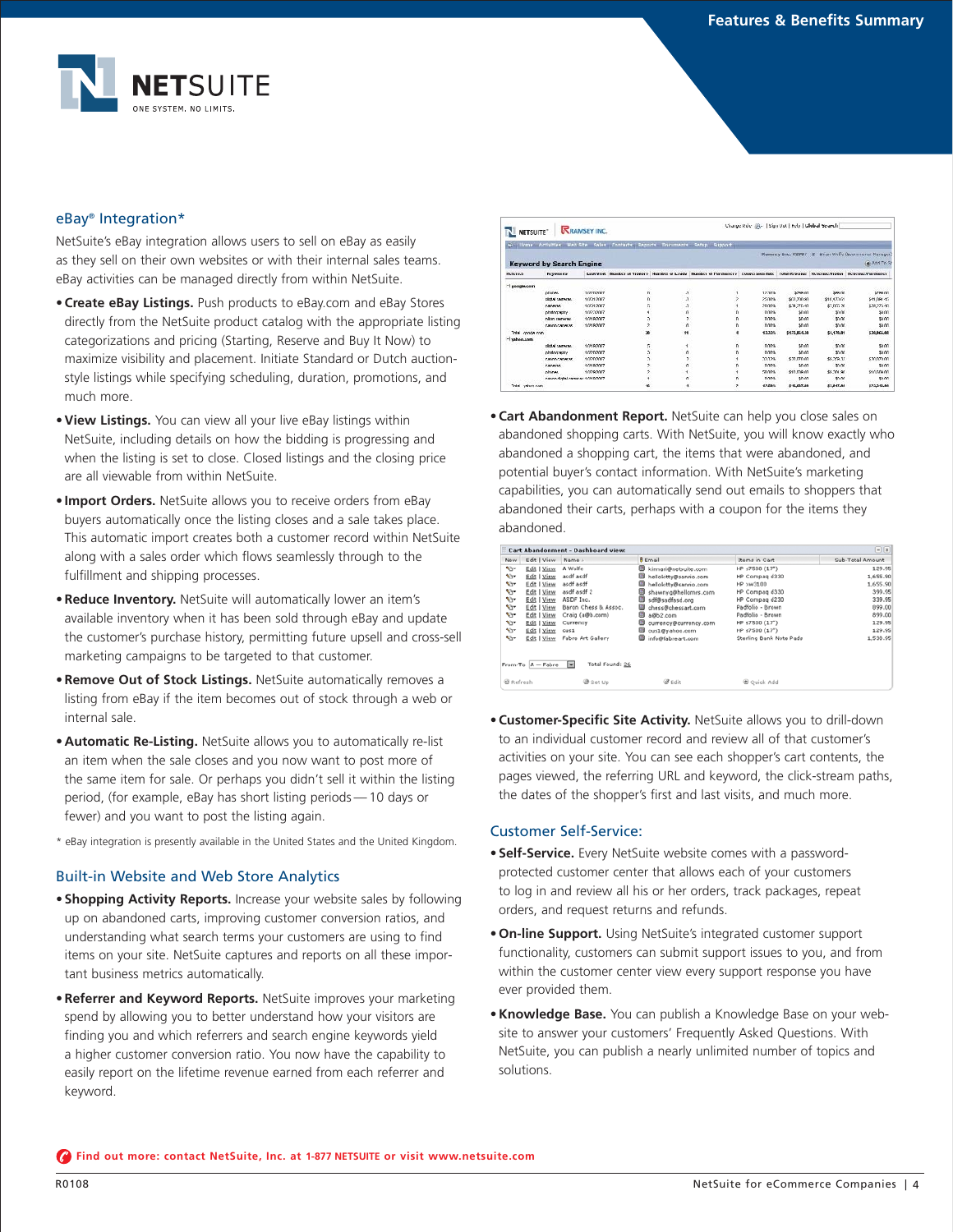

# Search Engine Optimization

**• Descriptive URLs.** You determine what your site domain is named, and what appears after the .com portion of your URL. By default, NetSuite creates descriptive URLs that include your product and its category name in the URL.



- **Page Titles.** The page titles that appear at the top of the browser by default display your company name and product name, but can always be customized.
- **Meta Tags.** You can customize the Meta Tags and Alt Image Tags for every page and image on your website. NetSuite allows you to create different meta tags for each of your web pages and images, set default meta tags for all of your web pages, and also set additional meta tags to specific pages. These tags are displayed to search engines, but are not visible to your visitors.
- **Web Redirects.** When you move your website to NetSuite, you can be sure that it will maintain its current search engine rankings. NetSuite allows you to create permanent (301) redirects for every one of your web site pages so visitors always find the intended page and you do not lose your search engine ranking.

|                                                              |                 |                     | Redirects - NetSuite (Ramsey Inc. V2007 - 2) - Mozilla Firefox |                                                     |                     |  |
|--------------------------------------------------------------|-----------------|---------------------|----------------------------------------------------------------|-----------------------------------------------------|---------------------|--|
| File<br>History Bookmarks Tools Help<br><b>Edit</b><br>View. |                 |                     |                                                                |                                                     |                     |  |
|                                                              |                 |                     | https://system.netsuite.com/app/site/setup/re Q+ (0)           |                                                     | oQ<br>(Cloope       |  |
|                                                              | <b>NETSUITE</b> | <b>RRAMSEY INC.</b> | Change Role $23 - 1$ Sign Out   Help   Global Search           |                                                     | Go                  |  |
|                                                              |                 |                     | Mame Activities Transactions Lists Reports Documents           | Setup<br>Support Sales                              |                     |  |
| Setup >                                                      |                 |                     |                                                                | Ramsey Inc. V2007 - 2 - Brian Wolfe (Administrator) |                     |  |
| <b>Redirects</b>                                             |                 |                     |                                                                |                                                     | a) Add To Shortcuts |  |
| Edit                                                         | Protocol        | Domain              | Redirect From URL                                              | Redirect To URL                                     |                     |  |
| Ldit                                                         | http://         | www.z.com           | /OldDomain                                                     | http://www.z.com/NewDomain                          |                     |  |
| Edit                                                         | http://         | www.z.com           | /FormerDomain                                                  | http://www.z.com/CurrentDomain                      |                     |  |
| Show Inactives                                               |                 |                     |                                                                |                                                     | Print   New         |  |
| Done                                                         |                 |                     |                                                                |                                                     | system.netsuite.com |  |

## Payment Processing

- **Real-Time Credit Card Processing.** With NetSuite, you can accept credit card payments on your web store and have them approved by your bank in real-time. NetSuite is fully compliant with the Payment Card Industry Data Security Standards (PCI DSS) to ensure the security of your credit transactions.
- **Fraud Protection.** NetSuite offers multiple levels of on-line fraud protection, including Verified by Visa and MasterCard SecureCode (passwords created by a shopper that prevent chargebacks), AVS (Address Verification System — verifying that the shopper entered the correct billing address), and CVV2 (Card Verification Value — the 3 or 4 digit security code that is not displayed on credit card statements, ensuring that the shopper has the physical card).
- **Level 2 Processing.** NetSuite supports Level 2 processing for Purchase Cards. Purchase Cards are corporate credit cards which require additional information to be sent to your processor. Sending the additional information reduces processing fees.
- **Invoice Payments.** NetSuite also supports the receipt of invoice payments from select customers. You can determine which customers can be invoiced later, and set credit limits and payment terms for each customer.

# Best-of-Class Accounting/Financials

**• Integrated Accounting.** Managing the business of online retail is more complex than just managing the Web site and Web store. You need a strong accounting system to serve as the backbone of your business. Having full visibility into financial data and easy access to key reports is critical to ecommerce success. Moreover, having your accounting and financial reporting reach across all your channels ensures accurate cost management and helps fuel smart growth. With NetSuite, you get comprehensive, world-class tools that allow you to control all your financial data and processes. A range of reports and key performance indicators (KPIs) give you deep insight into all segments of your business. And since NetSuite financial capabilities are fully integrated with your sales, support, shipping and receiving functions, you get real-time financial and accounting data directly from those departments, enabling faster, smarter business decisions.

With NetSuite, you gain:

- **-** Full visibility into your general ledger, accounts receivable and accounts payable that enables you to make faster, smarter financial decisions.
- **-** Access to comprehensive, real-time reports that keeps executives well-informed and empowers them to make the right decisions, at the right time.